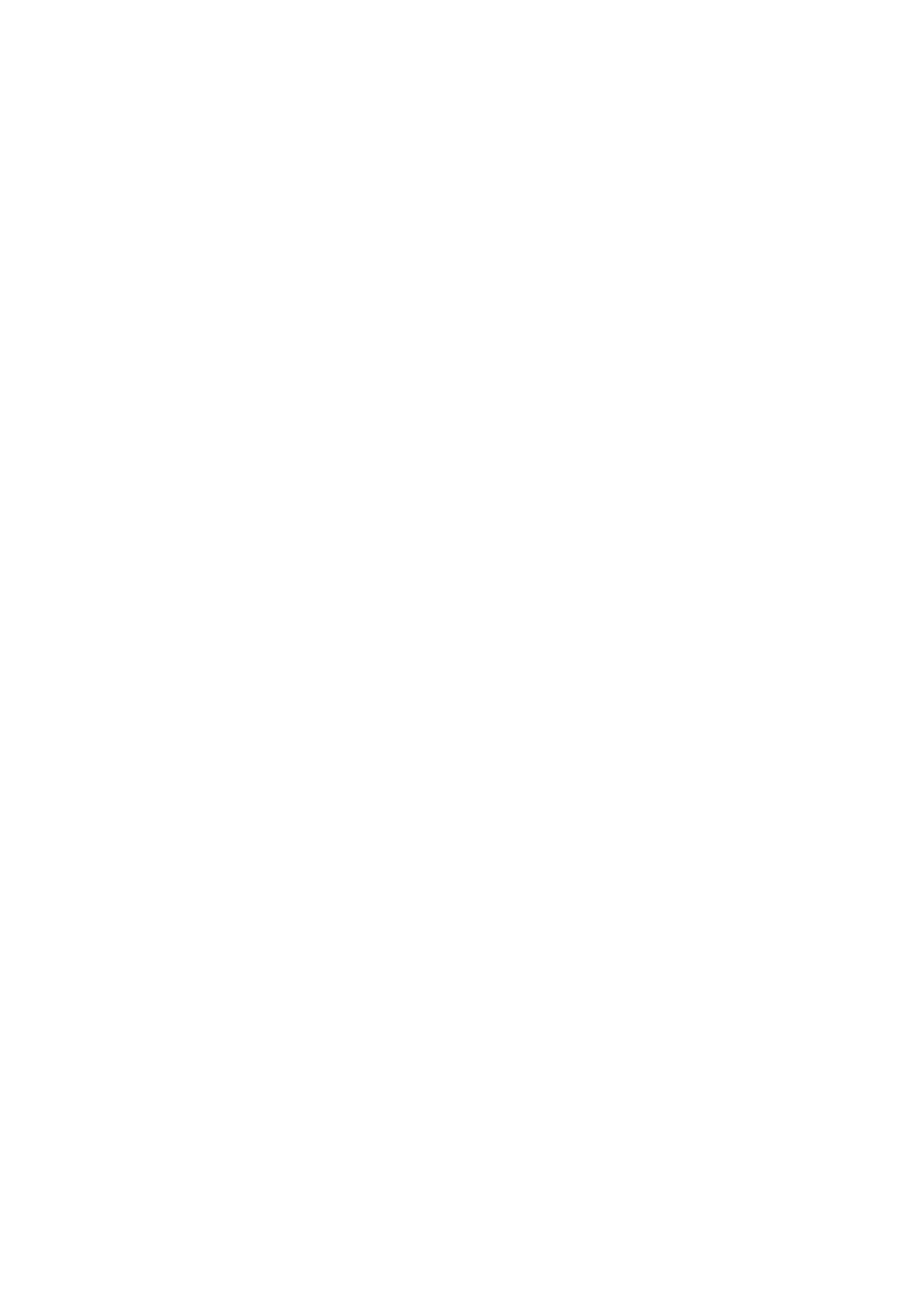Chris Partridge1 & 2

<sup>1</sup> BORO Program. partridge@BOROProgram.org http://www.BOROProgram.org/ 2 National Research Council, LADSEB-CNR, partridge@ladseb.pd.cnr.it http://www.ladseb.pd.cnr.it/infor/ontology/BusinessObjectsOntolo gy.html

**Abstract.** Major metaphysical meta-ontological choices, whether made consciously nor not, influence the overall shape of an ontological architecture. This brief note argues that the development of upper ontologies should include a characterisation of their architecture in terms of these choices and their impact. How this might work is illustrated here with examples of two major choices, these are: Perdurantism versus Endurantism and Presentism versus Eternalism.

# **1 Introduction**

It seems to me that there is almost certainly a kind of ontological relativity  $-$  in the sense that there are a variety of possible ontologies that one can adopt (and that people are adopting). There are major structural (that is, architectural) differences between these ontologies and these can be characterised in terms of metaphysical meta-ontological choices. And these choices influence one another – making one choice has architectural implications for the other choices.

Understanding this should help in the design of upper ontologies in that it should provide a framework discussing architectural options in terms of the choices that need to be made and the impact that they will have. I have tried to set out below examples of how this might work, using two related choices.

I firstly try to explain what  $(I \text{ think})$  the choices are  $-$  as, unless agreement can be reached on this, discussion will not be very fruitful. I then try to clarify some of the architectural implications of the choices. Finally I summarise the major architectural issues.

The objective is to start establishing a framework within which people can work on upper ontologies at a general strategic level so that a general direction can be agreed upon. Once this is established, then the finer details can be worked out.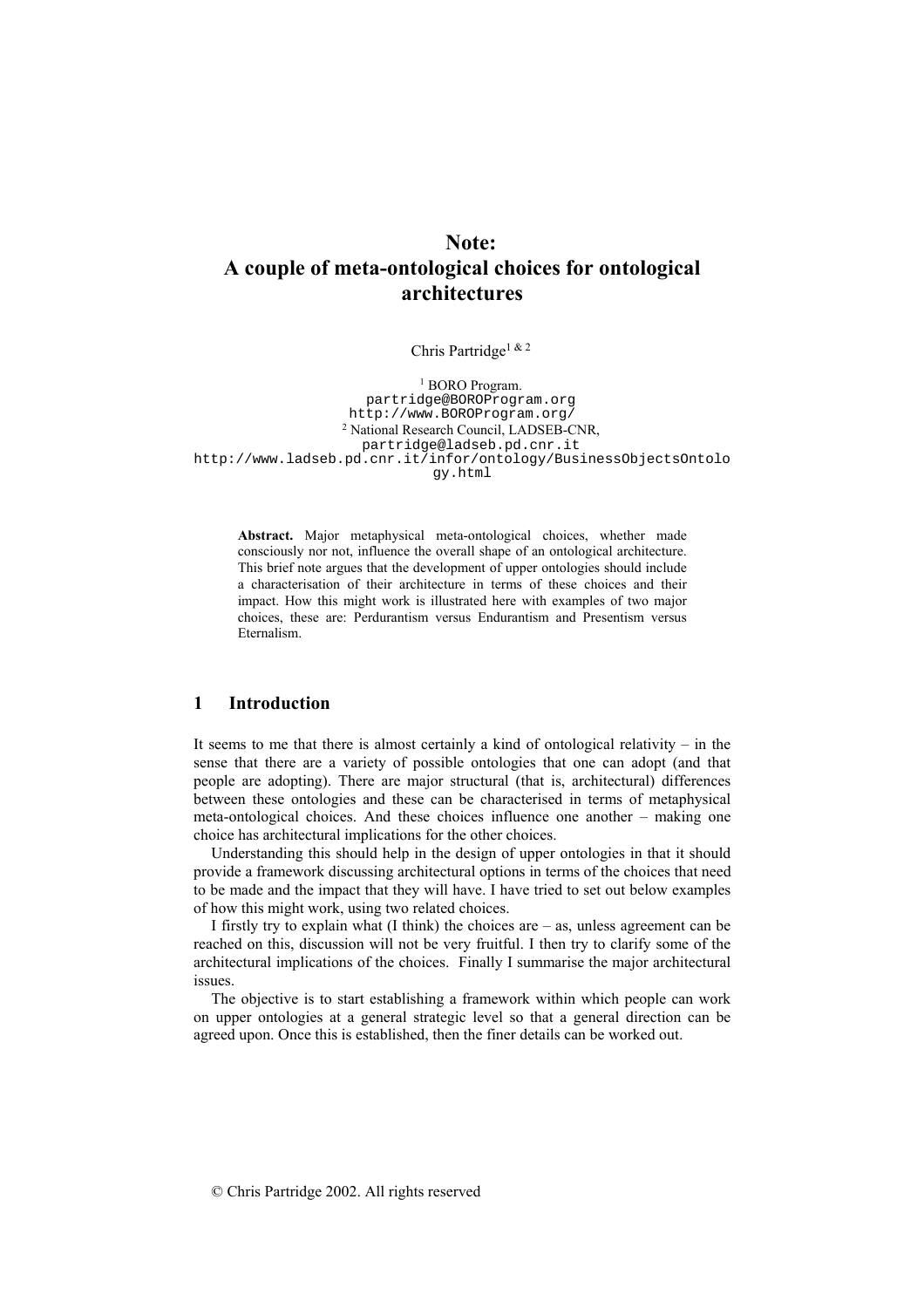### **1.1 This paper**

To get the discussion started, some options for the top level structure is given in terms of the following questions:

- Do distinctions give rise to disjoint categories?
- How are disjoint categories related?

Then the paper moves onto discussion of the examples – the following two metaontological choices:

- Perdurantism versus endurantism
- Presentism versus eternalism

To give some idea of the range of choices, here is a list of some of the other choices:

- Absolute versus relative space, time and space-time
- Modally extended versus unextended individuals
- Materialism and non-materialism
- Extensionalism versus non-extensionalism  $-I-U$ niversals
- Extensionalism versus non-extensionalism  $-II$  Particulars
- Topology of time branching or linear.

# **2 Rules of the ontological game and ontological relativity**

It seems to me that the ontological framework can be divided (maybe only roughly) into two layers. The top layer consists of the rules of the game – these do not actually make any 'real' commitment to the way our actual world is. A good example of this is the related categories of entity, individual and universal. This is the level at which most of the metaphysical meta-ontological choices are made.

#### **2.1 Individuals and Universals**

To get the discussion going, let's assume some rules for our ontological game. We start by assuming that there are entities. In other words, anything that exists is an entity. Assume that there is a relation called exemplifying between entities. 'John Smith exemplifies Person. Call the entities that are exemplified 'universals' (or properties or classes). Call the entities that do not (and cannot) exemplify 'individuals' (or 'particulars'). By these definitions then, these two are disjoint – if an entity is a universal it is not an individual, and vice versa<sup>1</sup>.

There are still some degrees of freedom in this structure that give us three key architectural choices:

• Firstly, whether universals can exemplify universals. It makes practical sense to allow this.

l

<sup>&</sup>lt;sup>1</sup> This is the approach adopted to characterising universals and particular in the Aristotelian tradition – based upon passages in Aristotle *The categories*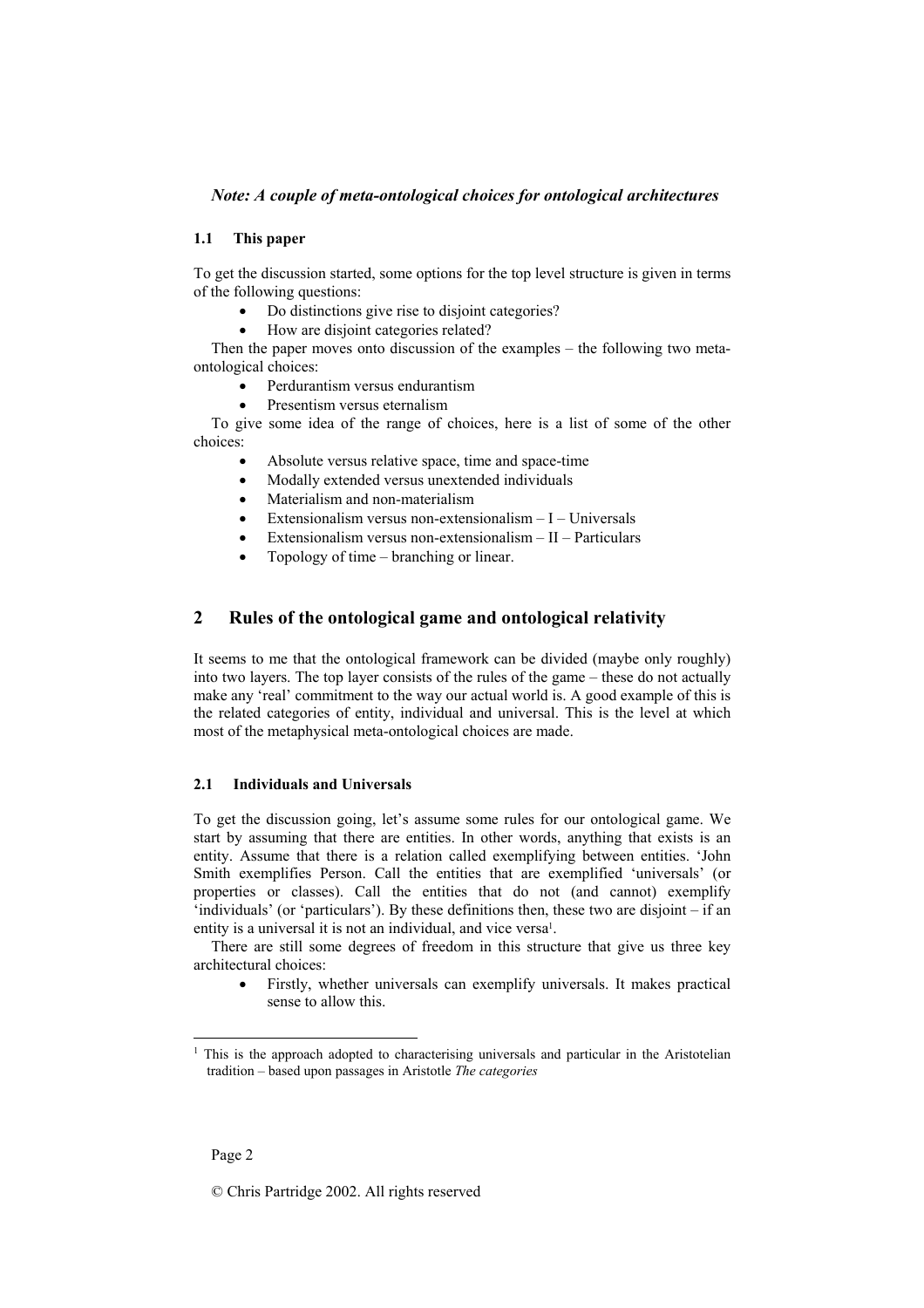- Secondly, whether there are any structural restrictions on what kinds of entities universals can exemplify.
	- o For example, must all the entities exemplified by a universal be either individuals or universals. If so then universals could be categorised as individual universals (that are exemplified by individuals) and universal universals (that are exemplified by universals). A stricter version of this would have levels of universals in which universals can only be exemplified by entities of the level below. This could be called a stratified hierarchy rather than a cumulative hierarchy. It is hard to make a principled case for these kinds of restrictions.
	- o Are there any restrictions on what collections of entities can exemplify a universal? Is there a universal (a class) corresponding to every collection of entities? In part this is a question about ontological reduction.
- Thirdly, whether universals and individuals exhaust the kinds of entities there are. This is a moot point. One kind of entity that needs to be accommodated is relations – but one can argue for relational individuals and relational entities.

### **2.1 Ontological Relativity**

As well as the rules of the game, there are assumptions we make about the nature of the world, particularly our actual world. What we know about the world does not seem to tell us enough to make a decision on these matters – the facts underdetermine the nature of the world. One of the key decisions relates to the nature of space, time and their relationships – and this is closely related to the nature of causality.

Two sets of choices are set out below:

- 1. Perdurantist versus Endurantist, and
- 2. Presentist versus Eternalist.

# **3 Perdurantist versus Endurantist**

In ordinary everyday language we talk about physical objects, things we can see and touch. These things, bodies (such as trees, stones and people) seem to persist as individuals through time despite changing. In constructing an ontology, there is a choice to be made about the nature of these bodies' existence though time – and the nature of the changes they undergo. The choice is between whether these bodies are changelessly extended in time (perdure through time) or whether they change as they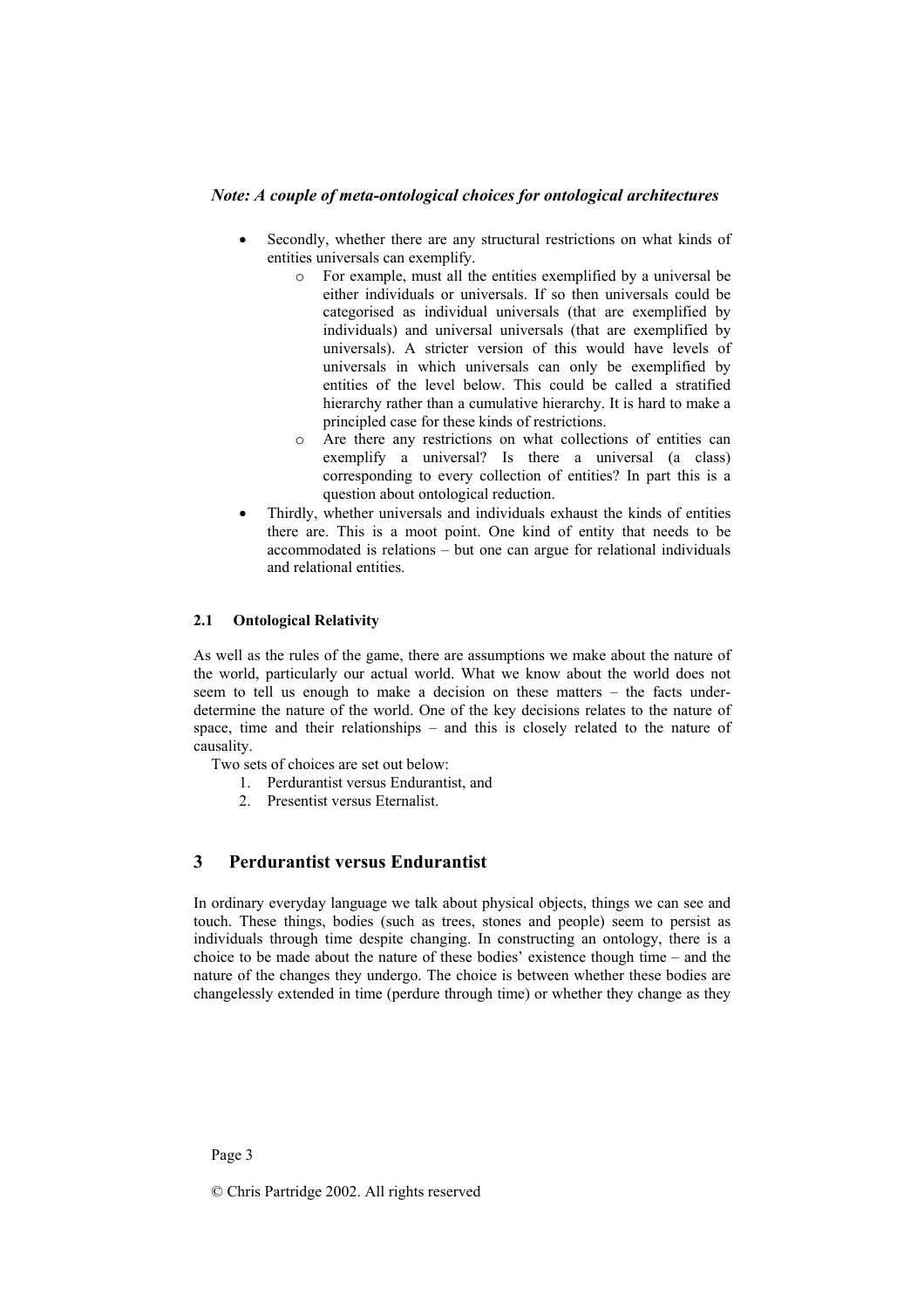endure through time<sup>2</sup>. This can be seen as a question about the nature of change and/or a question about whether bodies are extended in time. [Note: a similar kind of choice needs to be made about individual's modal extension.]

#### **3.1 Continuants-Bodies**

*Endurantists* believe that when these bodies – which they call continuants – exist at a time, they exist wholly and completely at that time – and at every other time at which they exist. When I say I am in this room now, I am talking about 'me'. This 'me' is both completely present and identical with the 'me' who was somewhere else yesterday. This position involves accepting that things can change – and so invites an explanation of what change is, a decision on whether changes is a category in the ontology and, if so, how this category is related to other categories. [Occurrents are a prime candidate for this category.**]** 

*Perdurantists* believe that, where bodies exist at several times, there is an overall body that is temporally extended through each of those times. So when I say I am in this room, I do not mean all of me is here, but part of a temporally extended me is in the room. And when I say that I am the same person now as I was yesterday, what I am actually saying is that the temporally extended me overlaps both now and yesterday. In this scheme things do not change, so there is no need for a category of changes – or its relations to other categories.

So one big structural difference is that Endurantists' continuants are not extended in time whereas Perdurantists' bodies are. Endurantists often use this to characterise their position by saying that continuants have no temporal parts.

Another big structural difference is that Endurantists accept the reality of change – and so have an ontological category of changes (occurrents), whereas Perdurantists regard change as unreal – and so ontologically irrelevant.

#### **3.2 Occurrents-Events**

In ordinary language we also talk about events, things such as football matches and world wars. We seem to be happy to talk about these as if they have temporal parts – for example, we feel comfortable saying that the first half of the football match was boring. Endurantists accept that these are not continuants, they call this type of physical object 'occurrents'. They characterise these as being extended temporally and having temporal parts – they regard the first-half of the football match as (a temporal) part of the (overall) football match. [It is unclear to me whether this is a good way of characterising occurents as it seem to make what we would normally think of as events (and so occurrents) that only exist at one time – for example, a

l

<sup>2</sup> The terms 'endurantist' and 'perdurantist' are taken from Lewis (1986) *On the plurality of worlds*, where 'persist' is intended to be neutral with regard to the 'endure' and 'perdure' interpretations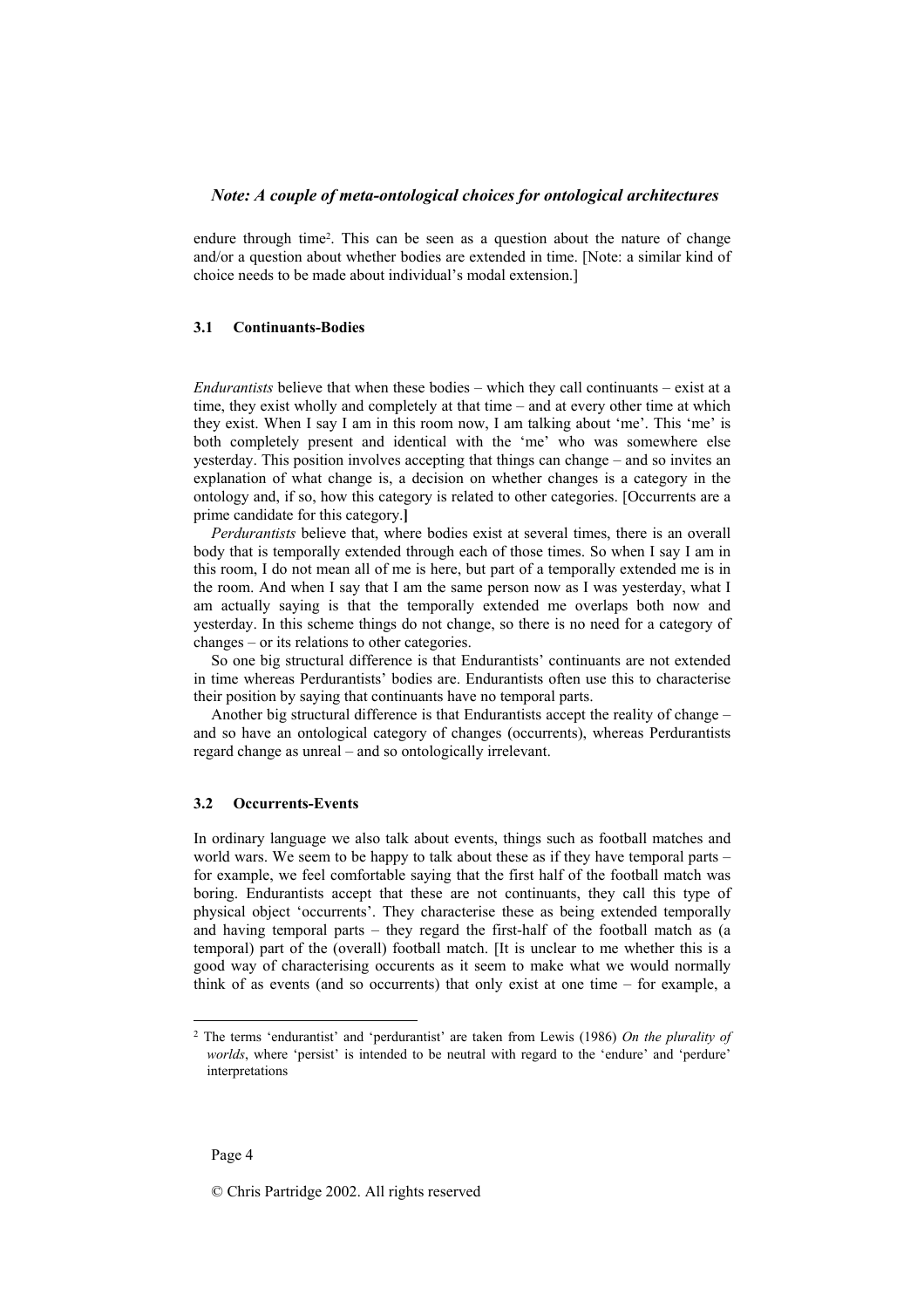instantaneous clap of thunder or the end of a life – as continuants. Or is there some other way of characterising what an occurrent is that captures these?]

Endurantists regard continuants and occurrents as necessarily disjoint – after all something either has temporal parts or does not. Some Endurantists also regard them as an exhaustive categorisation of physical objects. Perdurantists typically regard all physical objects that exist at more than one time as temporally extended. Often Endurantists will characterise the Perdurantists' position as saying it regards all physical objects as occurrents.

The Endurantists' continuants and occurrents typically enter into close relationships – it would be difficult to have a football match (an occurrent) without a football (a continuant). Endurantists use the relation 'participates' to mark these close relationships (and they distinguish it from the mereological part of relation). When I kick a football, the ball and I participate in the kicking. Both the football and I participate in the football match – whereas the kicking is part of the football match.

Introducing the participates relation helps the Endurantist to articulate architectural questions about the nature of the relation between continuants and occurrents. Does an occurrent always have continuants as participants – and conversely, does a continuant always have occurrents it participates in? Answering yes to either of these seems to lead to some difficulties.

Where Perdurantists consider the 'participates' relations between what Endurantists have characterised as continuants and occurants, they interpret these as an overlapping relation – a part for a time. The extension of the football match overlaps my and the football's extension. In other words, the participates relation deflates into the part relation.

For some Perdurantists, the participates relation is what characterises an event – it has participants – and what differentiates it from bodies. However, this is often a matter of perspective. Archetypal bodies (for example, our bodies) can be seem as events if we consider the atoms of which we are composed as participants. So for Perdurantists, event (and body) is more a way of characterising a physical object, than a category of one. So they do not deny that there is an intuitive feeling that bodies and events are different somehow. But they claim that it is not clear that the difference is a good basis for a fundamental ontological distinction.

#### **3.3 Endurantist's issues**

Some of the major issues facing the endurantist position are described below.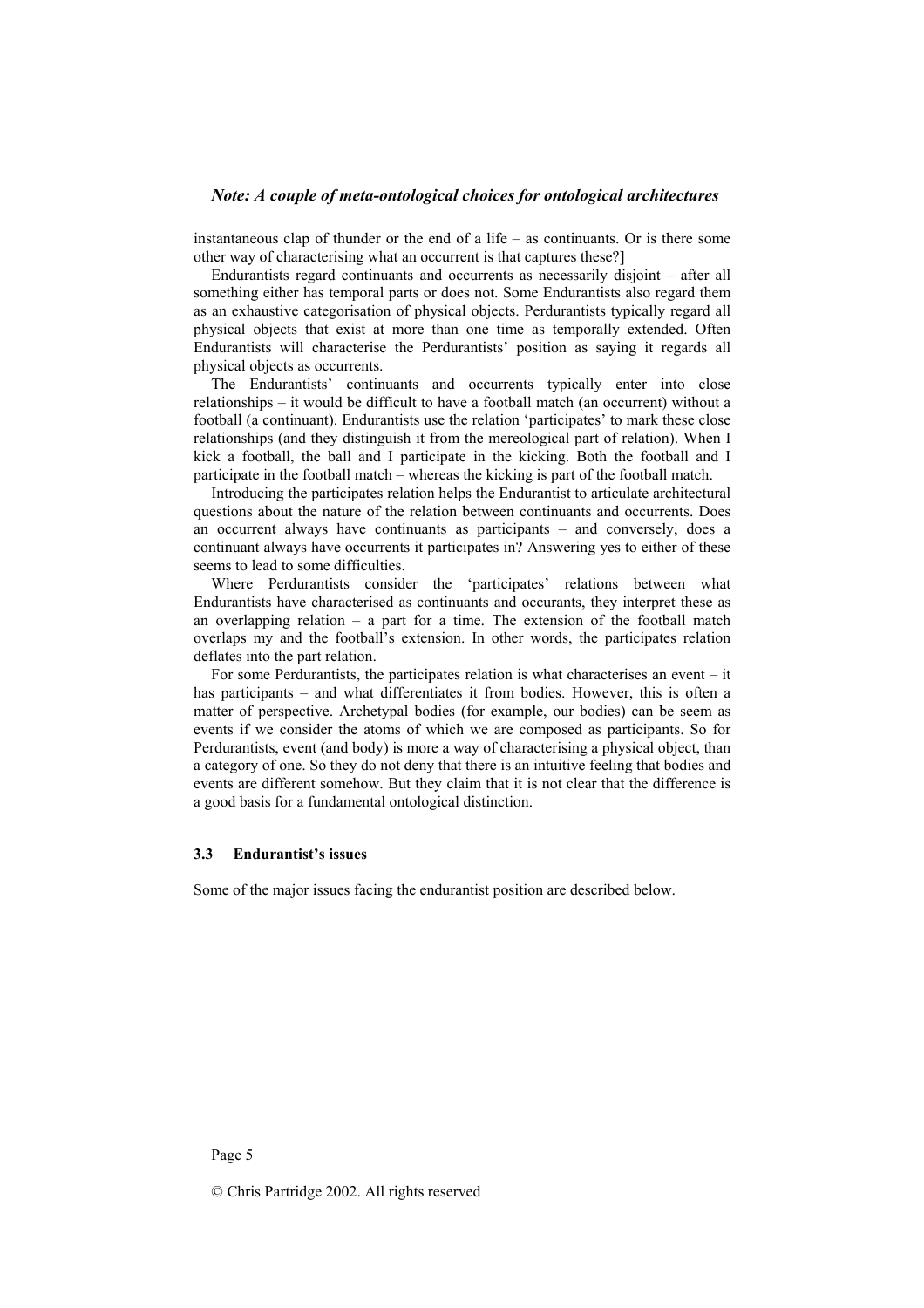**Endurantists' temporalising properties.** For an Endurantist, trees, stones and people change over time. Trees and people grow, stones move, and so on. They explain this as the continuants' properties changing over time – that a person can be small (have the property of being small) at one time and tall at another (have the property of being tall). One consequence of this position is that (some) properties have to be temporalised. One cannot be tall simpliciter, one is tall at a time. Maybe not all properties have to be temporalised. There may be things that have to have one or more properties – perhaps trees, stones and people do. If George Bush has to be a person, then he can have the property of being a person, simpliciter. If one further assumes that each property is either such that if it is held, it is held necessarily or it is not, then properties simply fall into one of two mutually exclusive categories; temporalised or timeless. If one does not make this assumption, but proposes that some properties have temporalised and necessary versions, then while these versions fall into two disjoint categories, there is still a need to relate the two versions of the same property and explain what they have in common, and what differentiates them.

**Endurantists explaining identity.** Endurantists have to do some work to explain identity over time for continuants. Why is me-today the same as me-yesterday (though strictly speaking, for Endurantists me-today and me-yesterday are misleading names as they seem to be temporal parts of me)? What is it that endures from yesterday to today? A choice that some Endurantists make is to propose that there is something unchanging that underlies the changing properties – a 'me-substance'.

**Endurantists multiplier effect.** Endurantists' distinction between continuants and occurrent has a multiplier effect on their ontology. Corresponding to each continuant at any time and place at which it exists is a single (unique) occurrent, its life. [For the Perdurantists this is evidence of an opportunity for ontological reduction.] Occurrents do not seem to have corresponding continuant in the same way – there is no football match continuant that has the football match occurrent as its life.

#### **3.4 Perdurantists' approach to these issues**

For Perdurantists (and Endurantists, with respect to occurrents) things do not change and so they have properties simpliciter. This is achieved by saying that it is not I that is tall, but the adult temporal stage of me (it is not the football match that is boring but the first half, a temporal stage) – though, of course as a limiting case, I can be tall, if I am always tall. Similarly, identity is identity simpliciter. However, some of our ordinary language needs paraphrasing to make the ontological commitments more transparent. For example, Perdurantists have to say me-today and me-yesterday are both temporal parts of me – and not that they are identical.

The Perdurantists' spatio-temporal outlook allows a neat generalisation of the notion of dissective properties (ones that apply to their parts up to a certain granularity) from merely spatial to spatial, temporal and spatio-temporal. The spatial parts of a lump of gold are also gold. The temporal parts of a boring first half of a football match are also boring. Similarly, the temporal parts of my 'tall' stage are also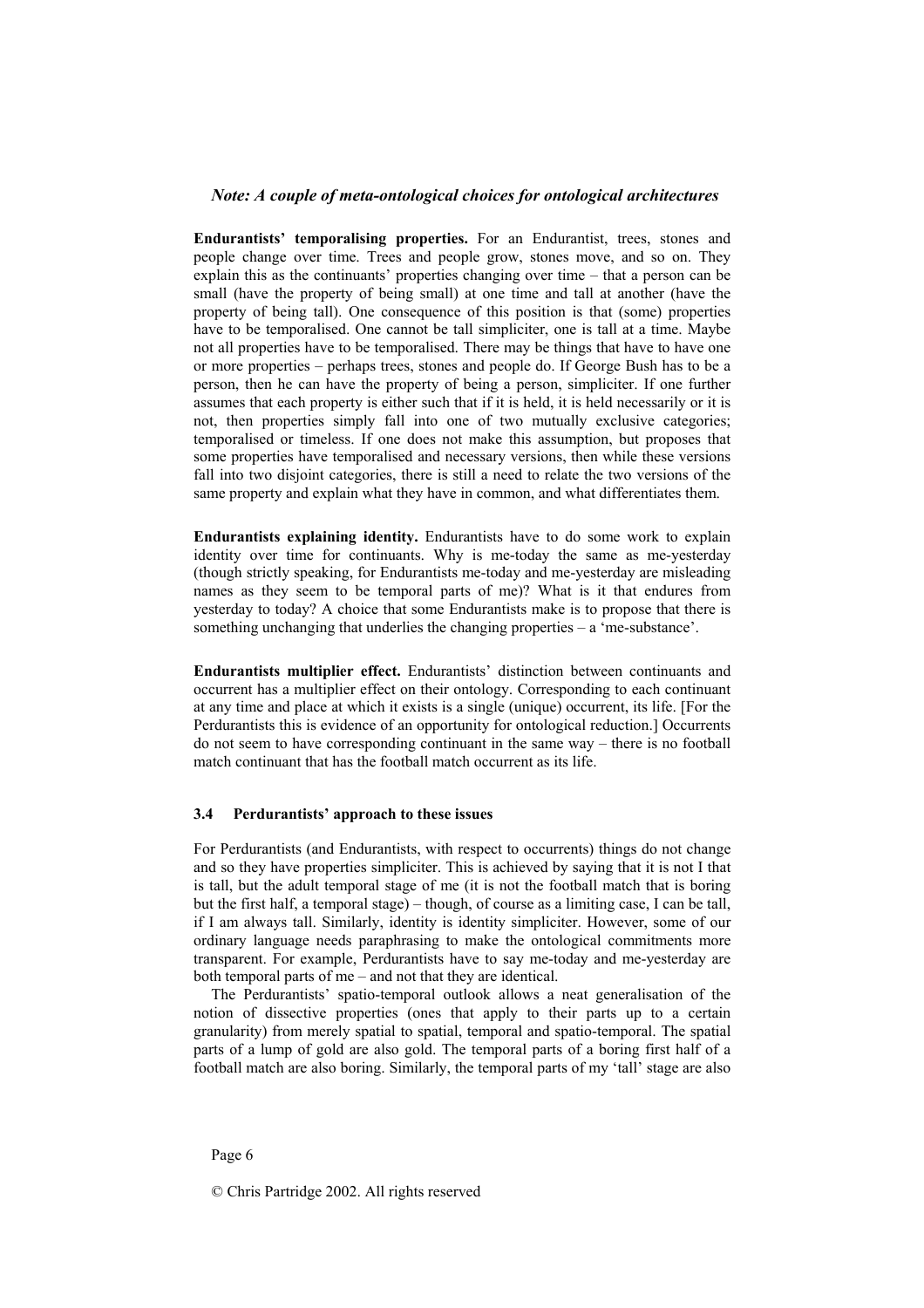tall. Moving is an example of a property that is both spatially and temporally dissective – and so spatio-temporally dissective.

#### **3.5 Identity and co-extensivity in space and space-time**

Endurantists's continuants have a rigidity in the way they can be 'identical'. If continuants are completely present at a time, then they are either identical or different at that time – and so all other times. So a statue and the clay of which it is made are necessarily different, if they are different at any time. Endurantists typically relate the clay (matter) with the statue (form) through a composition relation. It is not just form and matter that can be co-extensive, so, in general, Endurantists need a 'theory' for determining when co-extensive (at a time) things are identical, and when they are not. Simple spatio-temporal Extensionalism seems a bit arbitrary for Endurantists. At the times when the statue is composed of the piece of clay – where the piece of clay and the statue are different entities – they spatially co-incide. But whether they have the same or different spatio-temporal 'extensions' is irrelevant.

Perdurantists are allowed a bit more flexibility on how bodies may overlap. Two bodies can only be partly present at a time and so, at that time, have temporal parts that are identical, while still remaining different. So, in the case of the statue and the clay the composition relation deflates into the mereological overlapping temporal parts relation.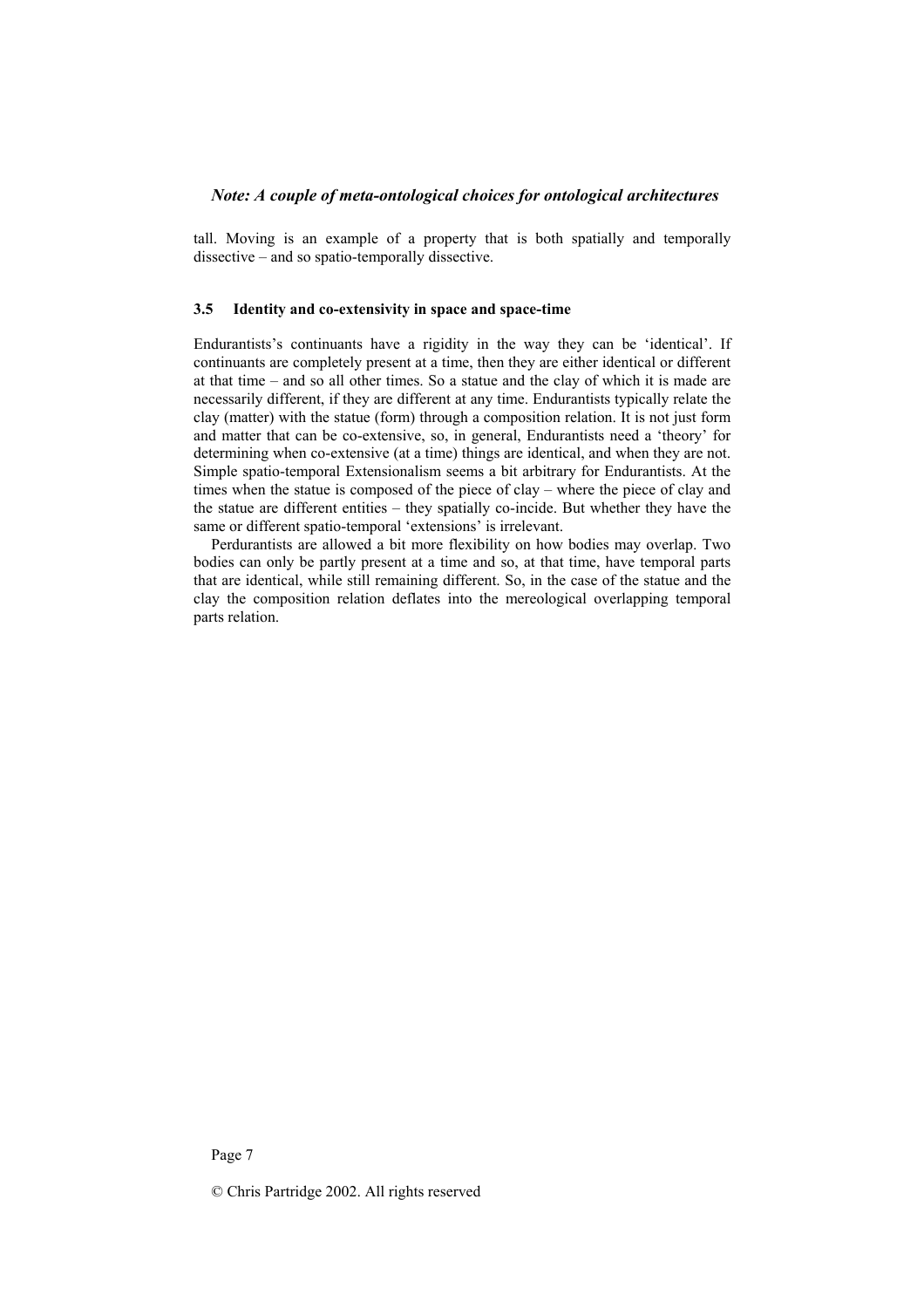**Treatment of roles.** The Perdurantist approach is helpful in the treatment of roles. Typically Endurantists will want to treat a role, such as the President of the United States, as a property belonging to different people at different times. They will also want to treat the Government of the United States as an individual. Then they need an explanation of why we talk of the President as being a key part of the Government – given that the 'part' is a property and the 'whole' an individual. Perdurantists can give a neater explanation in terms of the (individual) President overlapping people, such as George Bush, and being a part of the (individual) government.

**Treatment of times.** Also, some people note a problem with Endurantists notion of times at which things exist – it seems idealised. We certainly do not perceive things in an instant. And it seems unlikely that the times different people take to perceive the world can be easily harmonised – establishing a common set of times for properties to be temporalised over. Indeed, with our knowledge of relativity theory, the notion of an objective time seems to be inconsistent.

**Amount of structure.** Finally it is worth noting that Endurantists' provide more structure (more categories) than Perdurantists. The real question is whether the additional structure delivers more benefits – or just more complexity.

| <b>Endurantist</b> |                                                                                                         | <b>Perdurantist</b> |                                                                                          |
|--------------------|---------------------------------------------------------------------------------------------------------|---------------------|------------------------------------------------------------------------------------------|
| □                  | two disjoint categories of<br>things – continuants and<br>occurrents, related<br>by<br>'participation'. | □                   | single category<br>enables<br>participation to be interpreted as 'a<br>part for a time'. |
| □                  | accept reality of change                                                                                | □                   | regard change as unreal                                                                  |
| □                  | need to temporalise<br>some<br>properties.                                                              | □                   | properties simpliciter                                                                   |
| □                  | two categories of property -<br>temporalised<br>and<br>untemporalised (disjoint but<br>some related).   | ◻                   | single category of properties $-$ but<br>allocate properties to temporal parts.          |
| □                  | needs an explanation for<br>identity over time                                                          | ◻                   | identity simpliciter                                                                     |
|                    |                                                                                                         | ◻                   | paraphrasing ordinary language for<br>temporal parts                                     |
| □                  | forces identity/difference at a<br>time                                                                 | ◻                   | enables overlapping for roles                                                            |

#### **3.6 Summary of Main Architectural Differences**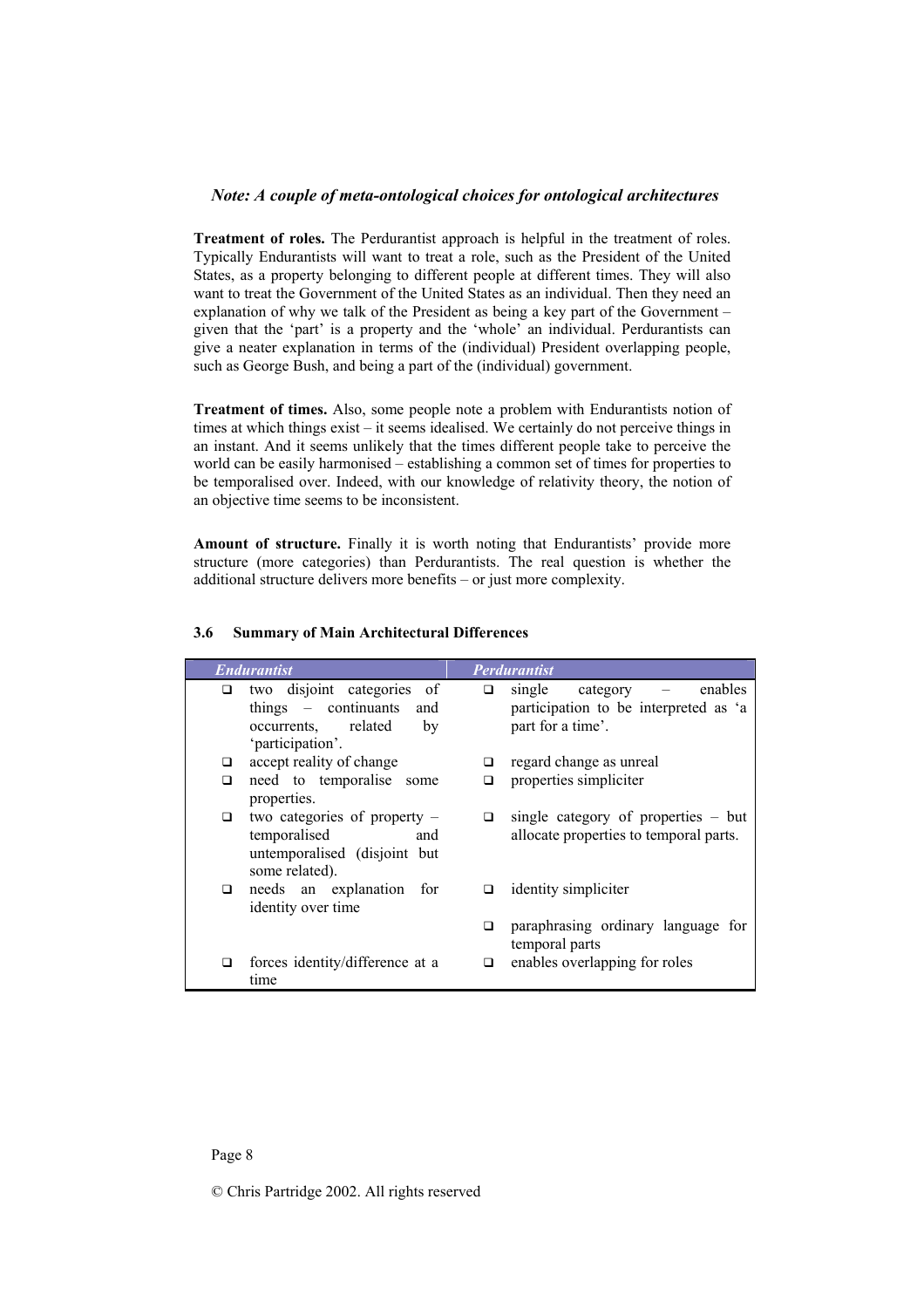### **4 Presentist versus eternalist**

This is a(nother) choice that needs to be made about the nature of time. From one perspective, it can be seen as asking whether things themselves change (rather than just whether things change properties over time).

A Presentist believes our impression of time passing is 'real', the Eternalist does not. Thus the Presentist believes that tenses in ordinary language have an ontological significance. What is going on now really exists, what happens in the past has existed and what might happen in the future has yet to exist.

For Presentists, properties of things that exists at any time, have to be modified by tenses. So if I now can say 'I was ill last Tuesday' – this property (and me) exists in different way now that it did last Tuesday, when I could say 'I am ill'.

Note that Endurantist Presentists can talk of having (untemporalised) properties simpliciter in the present tense  $- I$  am ill. The present tense modifier effectively temporalises the property.

This can be seen in the treatment of 'now'. What is it? If it is a property of times, then we cannot establish whether it is true by temporalisation. Now-t<sub>1</sub> (now temporalised to time  $t_1$ ) is true when  $t_1$  is the present, and false at other times. We have to tense index the times. Now-t<sub>1</sub>-now (now-t<sub>1</sub>-tensed to now) is always true,  $now-t_1-past$  and  $now-t_1-future$  always false.

For the Perdurantist things that exist yesterday, now or tomorrow, exist in exactly the same way and have their properties in exactly the same way.

Among philosophers Presentistism and Endurantism go hand in hand, as does Eternalism and Perdurantism.

One of the apparent attractions of Presentism is that it seems to be more favourable to free will – the notion that people have the ability to make choices and are responsible for those choices. However, a good explanation of free will can be made within Eternalism.

The Eternalist can regard Presentism as a good epistemological framework – as it captures what we can possibly know in relation to time. We perceive the present as moving from the past into the future. We frame our talk about our decisions within that context. We write programs telling computers what to do in the same vein. A Presentist epistemology over an Eternalist ontology is a good way to describe the decision making processes of both ourselves and computers. We do not program our computers to regard 'now' as a relation between a time and the computer – we just say 'now do this' – or 'do this next'.

## **4.1 Summary of Main Architectural Differences**

| <b>Presentist</b> |                                   | <i>Eternalist</i> |                                |
|-------------------|-----------------------------------|-------------------|--------------------------------|
| □                 | modify properties with<br>can     |                   | eliminates the need for tensed |
|                   | tenses.                           |                   | properties.                    |
| □                 | is apparently easier to deal with |                   |                                |
|                   | issues such as free will.         |                   |                                |
|                   | helps to have Presentist notions  |                   |                                |
|                   |                                   |                   |                                |

Page 9